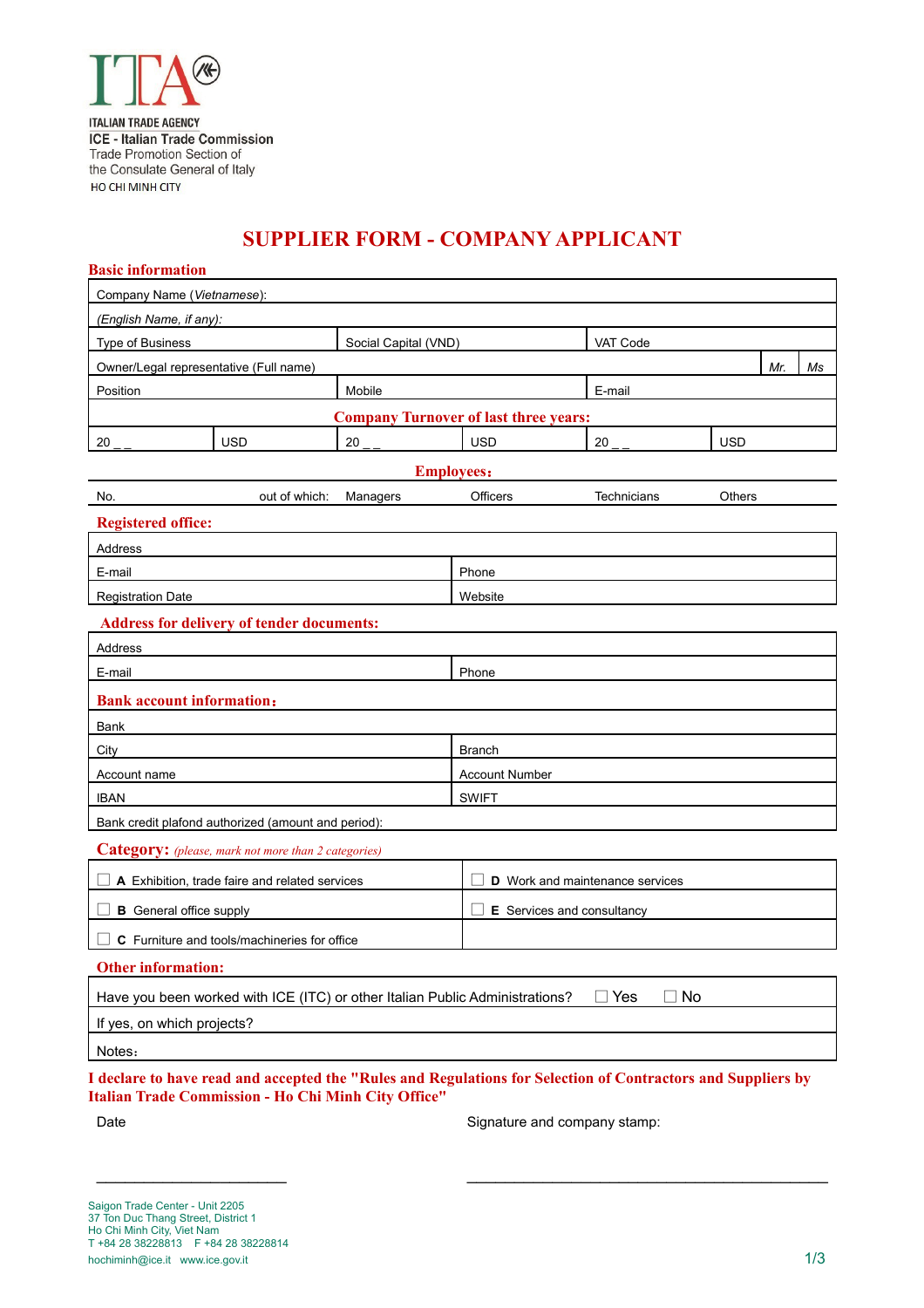

## **LIST OF CATEGORIES AND SUB-CATEGORIES**

*(Please, mark not more than 5 sub-categories)*

## **A -** EXHIBITIONS, FAIRS AND RELATED SERVICES

|                                                                                  | Construction                                                                                            |  |  |
|----------------------------------------------------------------------------------|---------------------------------------------------------------------------------------------------------|--|--|
| $\Box$ Equipment (rental): furniture, equipment, floors,<br>electrical equipment |                                                                                                         |  |  |
| $\Box$ Material for promotional events                                           |                                                                                                         |  |  |
| $\Box$ Audiovisual equipment (rental)                                            | E - SERVICES AND CONSULTANCY                                                                            |  |  |
| $\Box$ Transport and removal                                                     |                                                                                                         |  |  |
|                                                                                  | $\Box$ P.R. and Communication                                                                           |  |  |
|                                                                                  | Telecommunication and data                                                                              |  |  |
|                                                                                  | $\Box$ Information technology                                                                           |  |  |
| <b>B-OFFICE SUPPLY</b>                                                           | $\Box$ Travel                                                                                           |  |  |
|                                                                                  | Insurance and Financial                                                                                 |  |  |
| $\Box$ Magazine subscriptions, newspapers, books                                 | $\Box$ Administrative and Legal<br>$\Box$ Engineering and architecture<br>$\Box$ Education and training |  |  |
| $\Box$ Stationery products, toner                                                |                                                                                                         |  |  |
| $\Box$ Water / coffee / tea / Sugar                                              |                                                                                                         |  |  |
| $\Box$ Print                                                                     | $\Box$ Advertising                                                                                      |  |  |
|                                                                                  | $\Box$ Market research, data-base, surveys                                                              |  |  |
|                                                                                  | $\Box$ Hostess and interpreter                                                                          |  |  |
| C - OFFICE FURNISHINGS AND MACHINES                                              | $\Box$ Graphics                                                                                         |  |  |
|                                                                                  | $\Box$ Organization of events                                                                           |  |  |
| $\Box$ Office furniture                                                          | $\Box$ Photography                                                                                      |  |  |
| $\Box$ Office equipment and machinery                                            | Translation                                                                                             |  |  |
| $\Box$ PC and accessories                                                        | $\Box$ Security                                                                                         |  |  |
|                                                                                  | Courier, shipping                                                                                       |  |  |
|                                                                                  | Car rental                                                                                              |  |  |
|                                                                                  | $\Box$ Catering                                                                                         |  |  |
| <b>D - WORKS AND MAINTENANCE</b>                                                 | $\Box$ Removal and cleaning                                                                             |  |  |
|                                                                                  | $\Box$ Conservation                                                                                     |  |  |

- □ Post renovation and cleaning service
- □ Electrical, telephone systems

□ Security systems

- □ Fixed-term work
- $\square$  Website and social media

□ Office equipment service

 $\Box \text{ Other } \rule{0pt}{2em}$